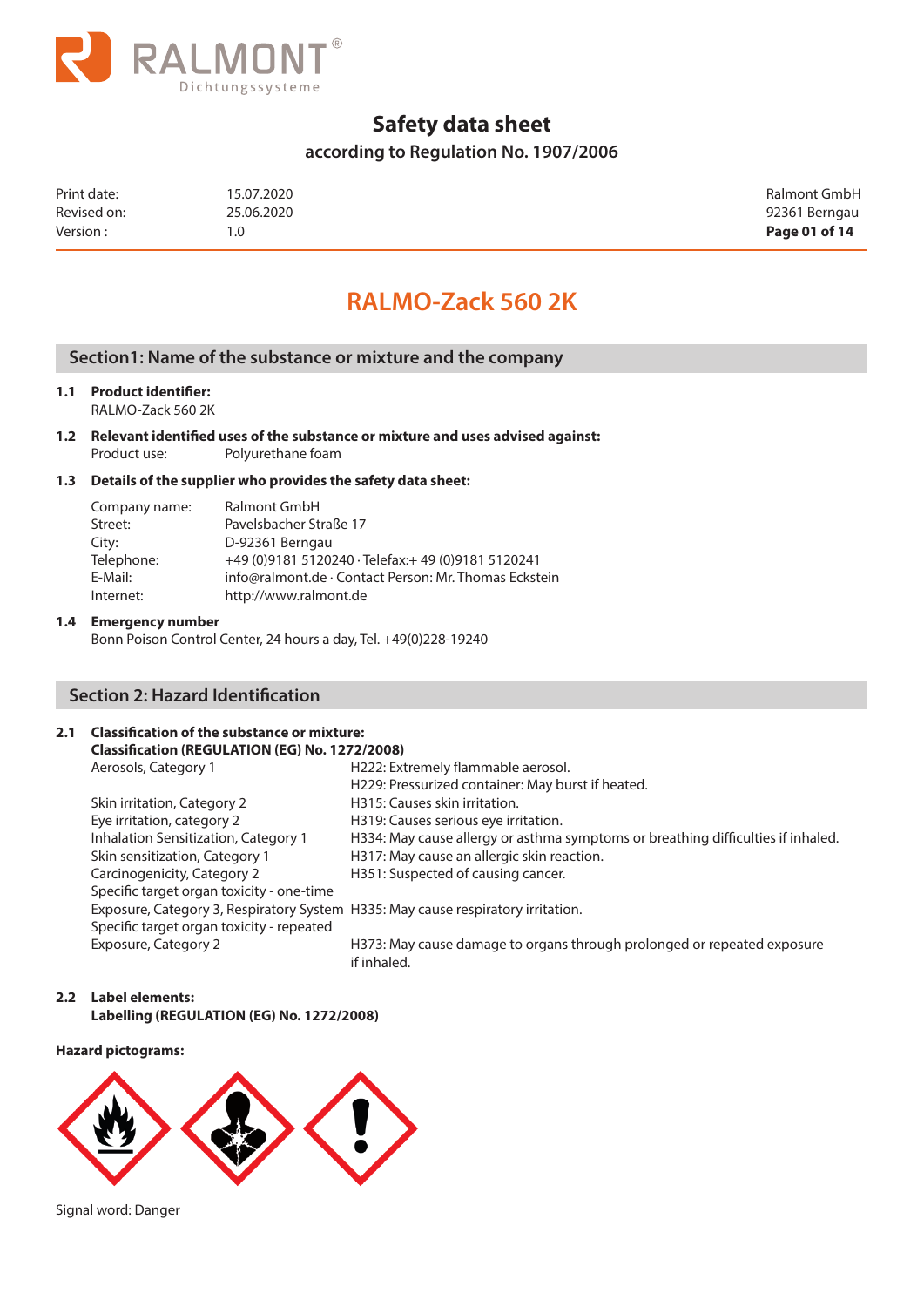

## **according to Regulation No. 1907/2006**

| Print date:<br>Revised on:<br>Version: | 15.07.2020<br>25.06.2020<br>1.0                                                                                                                                                                                                                                                                                                                                                                                                                                                                                                   | Ralmont GmbH<br>92361 Berngau<br>Page 02 of 14 |
|----------------------------------------|-----------------------------------------------------------------------------------------------------------------------------------------------------------------------------------------------------------------------------------------------------------------------------------------------------------------------------------------------------------------------------------------------------------------------------------------------------------------------------------------------------------------------------------|------------------------------------------------|
| <b>Hazard statements:</b>              | H222 Extremely flammable aerosol.<br>H229 Pressurized container: May burst if heated.<br>H315 Causes skin irritation.<br>H317 Can cause allergic reactions to your skin.<br>H319 Causes serious eye irritation.<br>H334 May cause allergy or asthma symptoms or breathing difficulties if inhaled.<br>H335 May cause respiratory irritation.<br>H351 Suspected of causing cancer.<br>H373 May cause damage to organs through prolonged or repeated exposure if inhaled.                                                           |                                                |
|                                        | Precautionary Statements: P101 If medical advice is needed, have container or label ready.<br>P102 Keep out of the reach of children.                                                                                                                                                                                                                                                                                                                                                                                             |                                                |
|                                        | <b>Prevention:</b><br>P202 Read and understand all safety precautions before use.<br>P210 Keep away from heat, hot surfaces, sparks, open flames and other ignition sources.<br>Do not smoke.<br>P211 Do not spray on an open flame or other ignition source.<br>P251 Do not pierce or burn, even after use.<br>P260 Do not breathe dust / smoke / gas / mist / vapor / aerosol.<br>P271 Use only outdoors or in a well-ventilated area.<br>P280 Wear protective gloves / protective clothing / eye protection / face protection. |                                                |
|                                        | <b>Reaction:</b><br>P304 + P340 + P312 IF INHALED: Remove the person to fresh air and ensure that they can breathe<br>freely. Call a POISON CENTER / doctor if you feel unwell.<br>P308 + P313 IF exposed or concerned: Get medical advice / attention.                                                                                                                                                                                                                                                                           |                                                |
|                                        | <b>Storage:</b><br>P405 Store locked up.<br>P410 + P412 Protect from sunlight and do not expose to temperatures exceeding 50 ° C / 122 ° F.                                                                                                                                                                                                                                                                                                                                                                                       |                                                |
|                                        | Disposal:<br>P501 Dispose of contents / container to in accordance with local regulations.                                                                                                                                                                                                                                                                                                                                                                                                                                        |                                                |
| Hazardous component (s) for labeling:  | Diphenylmethane diisocyanate, isomers and homologues                                                                                                                                                                                                                                                                                                                                                                                                                                                                              |                                                |
| <b>Additional labeling:</b>            |                                                                                                                                                                                                                                                                                                                                                                                                                                                                                                                                   |                                                |

 The handling of this product can cause allergic reactions in people who are already sensitized to diisocyanates. Avoid contact, including skin contact, with the product in the event of asthma, eczematous skin diseases or skin problems. Do not use the product if there is insufficient ventilation or wear a protective mask with an appropriate gas filter (type A1 according to EN 14387).

#### **2.3 Other dangers:**

 This substance / mixture does not contain any components in concentrations of 0.1% or higher that are either classified as persistent, bioaccumulative and toxic (PBT) or very persistent and very bioaccumulative (vPvB).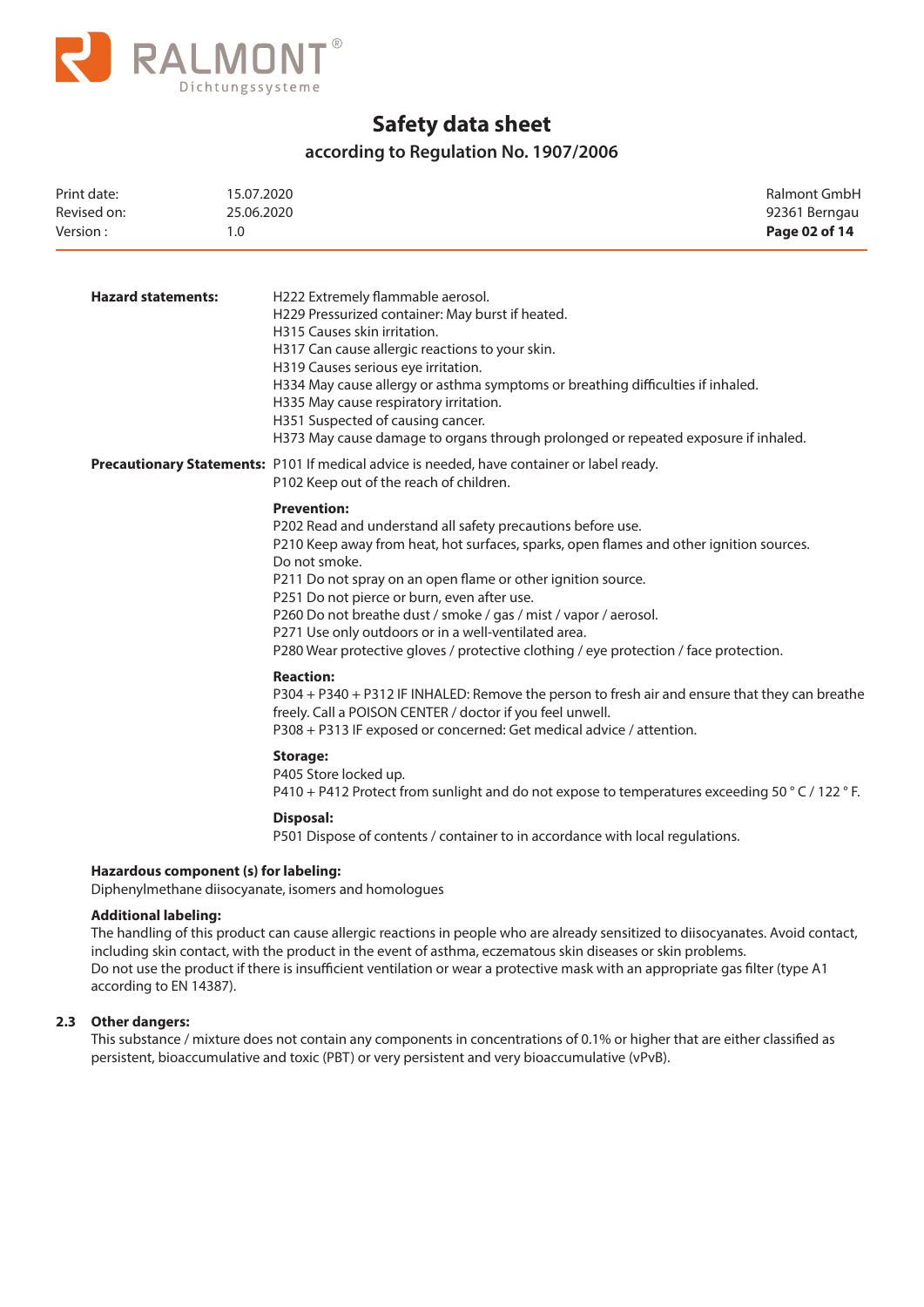

## **according to Regulation No. 1907/2006**

| Print date: | 15.07.2020 | Ralmont GmbH  |
|-------------|------------|---------------|
| Revised on: | 25.06.2020 | 92361 Berngau |
| Version:    | 1.0        | Page 03 of 14 |

## **Section 3: Composition/ information on ingredients**

### **3.2 Mixtures:**

### **Ingredients**

| <b>Chemical name</b>                                      | CAS-No.<br>EG-No.<br><b>Registration number</b>                                   | <b>Classification</b>                                                                                                                                                      | Concentration (% w/w) |
|-----------------------------------------------------------|-----------------------------------------------------------------------------------|----------------------------------------------------------------------------------------------------------------------------------------------------------------------------|-----------------------|
| Tris (2-chloro-1-methylethyl)<br>phosphate                | 13674-84-5<br>237-158-7<br>01-2119486772-26-XXXX<br>(covered by EC 911-815-<br>4) | Acute Tox. 4; H302                                                                                                                                                         | $>= 10 - 20$          |
| Diphenylmethane diisocyana-<br>te, isomers and homologues | 9016-87-9<br>Unallocated                                                          | Acute Tox. 4; H332<br>Skin Irrit. 2; H315<br>Eye Irrit. 2; H319<br>Resp. Sens. 1; H334<br>Skin Sens. 1; H317<br>Carc. 2; H351<br>STOT SE 3; H335<br><b>STOT RE 2; H373</b> | $>= 10 - 20$          |
| Ethanediol                                                | $107 - 21 - 1$<br>203-473-3 01-<br>2119456816-28-<br><b>XXXX</b>                  | Acute Tox. 4; H302<br><b>STOT RE 2; H373</b>                                                                                                                               | $>= 2.5 - 5$          |

### **Substances with a workplace exposure limit:**

| Dimethyl ether      | $115 - 10 - 6$<br>204-065-8<br>01-2119472128-37-<br><b>XXXX</b> | Flam. Gas 1; H220<br>Press. Gas Liquefied gas; H280 | $>= 10 - 20$ |
|---------------------|-----------------------------------------------------------------|-----------------------------------------------------|--------------|
| Isobutane           | $75 - 28 - 5$<br>200-857-201-<br>2119485395-27-<br><b>XXXX</b>  | Flam. Gas 1; H220                                   | $>= 2.5 - 5$ |
| Propane             | 74-98-6<br>200-827-9<br>01-2119486944-21-<br><b>XXXX</b>        | Flam. Gas 1; H220<br>Press. Gas Liquefied gas; H280 | $>= 1 - 2.5$ |
| Polyethylene glykol | 25322-68-3<br>500-038-2                                         |                                                     | $>= 1 - 2.5$ |

## **Section 4: First aid measures**

### **4.1 Description of first aid measures:**

General information: Move affected persons out of the danger area. Consult a doctor. Show this safety data sheet to the doctor in attendance.

After inhalation: Move to fresh air.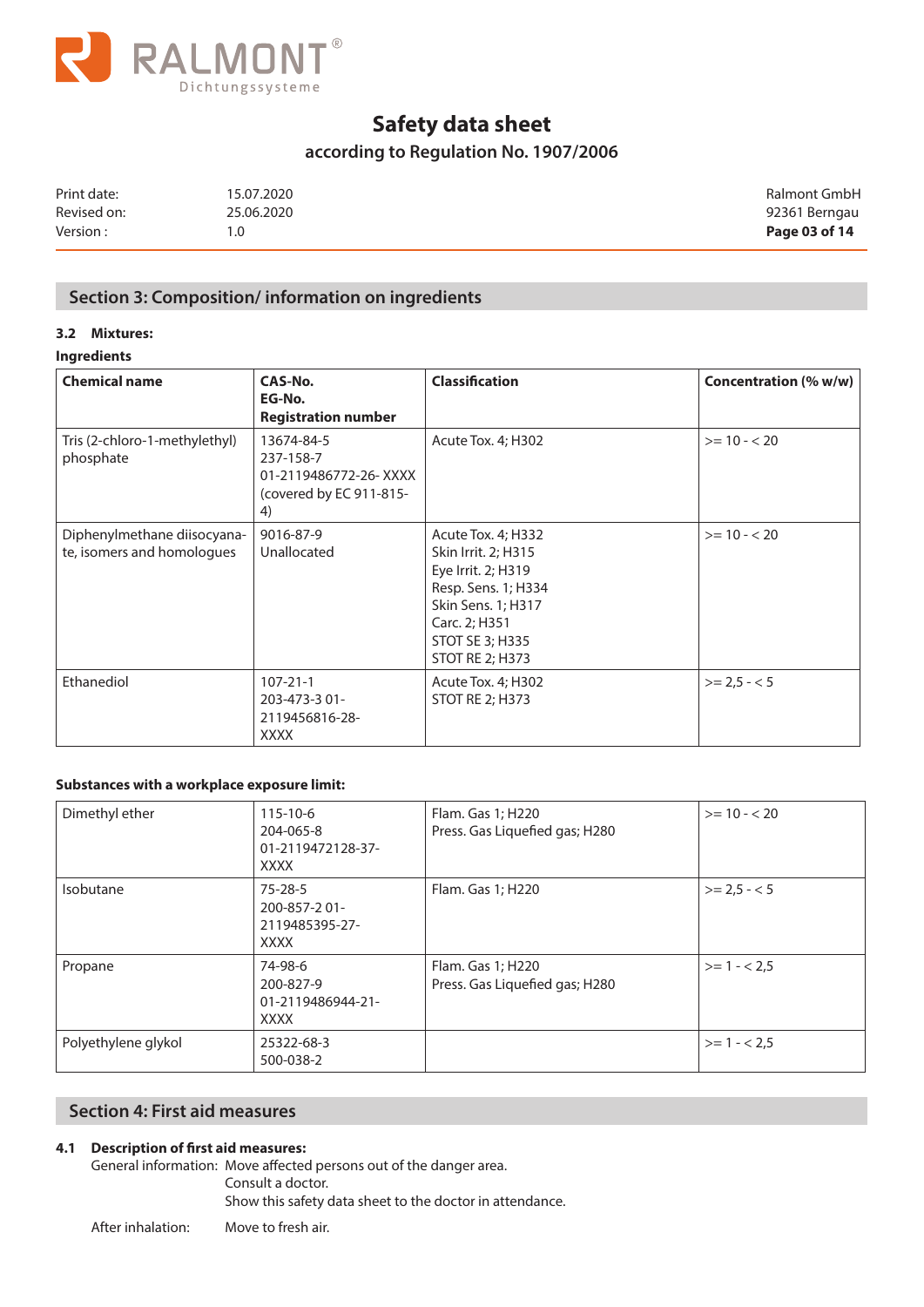

## **according to Regulation No. 1907/2006**

| Print date:<br>Revised on:<br>Version: |                     | Ralmont GmbH<br>15.07.2020<br>92361 Berngau<br>25.06.2020<br>Page 04 of 14<br>1.0                                                                                                                                                                                                                                                     |  |
|----------------------------------------|---------------------|---------------------------------------------------------------------------------------------------------------------------------------------------------------------------------------------------------------------------------------------------------------------------------------------------------------------------------------|--|
|                                        | After skin contact: | Take off contaminated clothing and shoes immediately.<br>Wash with soap and lots of water.<br>If the problems are persistent, consult a doctor.                                                                                                                                                                                       |  |
|                                        | After eye contact:  | In the event of contact with the eyes, rinse immediately and thoroughly with plenty of water.<br>Remove contact lenses.<br>Keep your eyes wide open when rinsing.<br>If eye irritation persists, consult a specialist.                                                                                                                |  |
|                                        | After swallowing:   | Do not induce vomiting without medical advice.<br>Rinse mouth with water.<br>Do not give milk or alcoholic beverages.<br>Never give anything by mouth to an unconscious person.                                                                                                                                                       |  |
| 4.2                                    | Symptoms:           | Important acute symptoms and delayed symptoms:<br>Asthmatic symptoms<br>Cough<br>Breathing disorder<br>Allergic reaction<br><b>Excessive lacrimation</b><br>Reddening of the skin<br>Dermatitis<br>See Section 11 for more detailed information on health effects and symptoms.                                                       |  |
|                                        | Risks:              | Irritating effects<br>Sensitizing effects                                                                                                                                                                                                                                                                                             |  |
|                                        |                     | Causes skin irritation.<br>May cause an allergic skin reaction.<br>Causes serious eye irritation.<br>May cause allergy or asthma symptoms or breathing difficulties if inhaled.<br>May cause respiratory irritation.<br>Suspected of causing cancer.<br>May cause damage to organs through prolonged or repeated exposure if inhaled. |  |
|                                        |                     | A 3 Indication of any immediate medical attention and special treatment needed:                                                                                                                                                                                                                                                       |  |

#### **4.3 Indication of any immediate medical attention and special treatment needed:**

Treatment: Symptomatic treatment.

## **Section 5: Firefighting measures**

# **5.1 Extinguishing media:**

| Suitable extinguishing media:   | In the event of fire, to extinguish water / water spray / water jet / carbon dioxide /<br>use sand / foam / alcohol-resistant foam / dry powder. |
|---------------------------------|--------------------------------------------------------------------------------------------------------------------------------------------------|
| Unsuitable extinguishing media: | water                                                                                                                                            |

#### **5.2 Special hazards arising from the substance or mixture:** Hazardous combustion products: Carbon dioxide (CO2) Carbon monoxide

 Nitrogen oxides (NOx) Hydrogen cyanide (hydrocyanic acid) Chlorine compounds Bromine compounds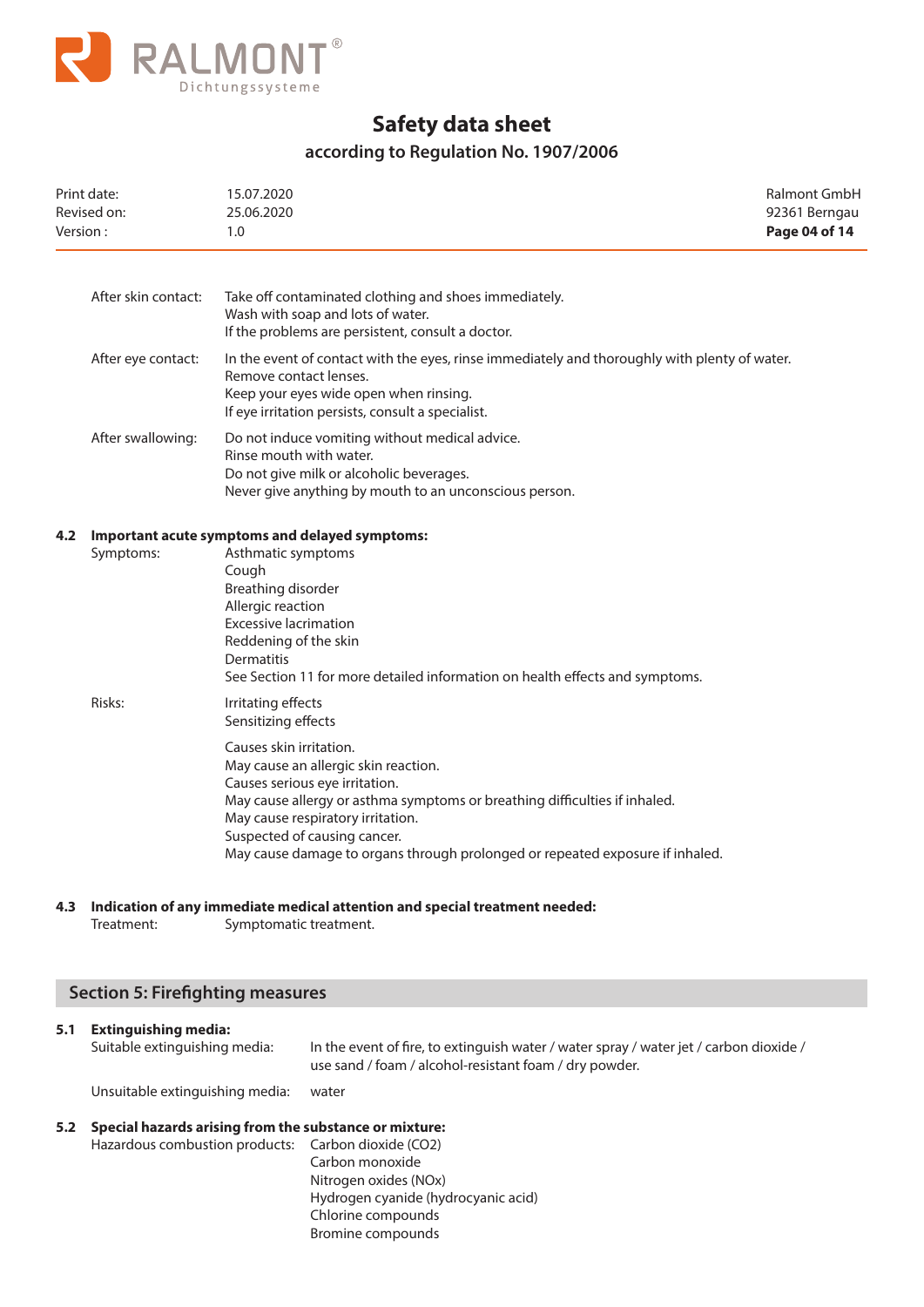

## **according to Regulation No. 1907/2006**

| Print date: | 15.07.2020 | Ralmont GmbH  |
|-------------|------------|---------------|
| Revised on: | 25.06.2020 | 92361 Berngau |
| Version:    |            | Page 05 of 14 |

#### **5.3 Advice for firefighting:**

| Special protective equipment |                                                                |
|------------------------------|----------------------------------------------------------------|
| for fire-fighters:           | In the event of fire, wear self-contained breathing apparatus. |
| Further information:         | Use water spray to cool closed containers.                     |

## **Section 6: Accidental release measures**

| 6.1 | Personal precautions, protective equipment and emergency procedures: |                                     |  |
|-----|----------------------------------------------------------------------|-------------------------------------|--|
|     | Personal precautions:                                                | Use personal protective equipment.  |  |
|     |                                                                      | Deny access to unprotected persons. |  |

#### **6.2 Environmental protection measures:**

Environmental precautions: Do not allow to enter surface water or sewage system. In the event of water pollution or the sewage system, the responsible persons Inform the authorities.

**6.3 Methods and material for containment and cleaning up:**  Methods for cleaning up: Allow to solidify and take up mechanically.

### **6.4 Reference to other sections:**

Personal protective equipment, see section. 8.

## **Section 7: Handling and storage**

#### **7.1 Precautions for save handling:**

| Advice on safe handling:                            | Avoid exceeding the specified occupational exposure limit values (AGW)(see section 8).<br>Do not get in eyes, on skin, or on clothing.<br>Personal protective equipment, see section. 8.<br>Persons suffering from skin sensitization problems, asthma, allergies, chronic or recurring respira-<br>tory illnesses should not be used in any processing in which this mixture is used.<br>Do not eat, drink or smoke in the area of application. Take measures against electrostatic dischar-<br>ges. Open container carefully as contents may be under pressure.<br>The general hygiene measures when handling chemicals are to be observed. |
|-----------------------------------------------------|-----------------------------------------------------------------------------------------------------------------------------------------------------------------------------------------------------------------------------------------------------------------------------------------------------------------------------------------------------------------------------------------------------------------------------------------------------------------------------------------------------------------------------------------------------------------------------------------------------------------------------------------------|
| Advice on protection against<br>fire and explosion: | Keep away from heat / sparks / open flames / hot surfaces. Do not smoke. Do not spray into a<br>flame or onto a glowing object. Take precautionary measures to avoid electrostatic discharge.                                                                                                                                                                                                                                                                                                                                                                                                                                                 |
| Hygiene measures:                                   | The usual precautionary measures when handling chemicals are to be observed.<br>do not eat and drink during work. Do not smoke while working. Wash hands before breaks and at<br>the end of work.                                                                                                                                                                                                                                                                                                                                                                                                                                             |
|                                                     |                                                                                                                                                                                                                                                                                                                                                                                                                                                                                                                                                                                                                                               |

#### **7.2 Conditions for safe storage taking into account incompatibilities:**

| The container is under pressure. Protect from direct sunlight and temperatures above 50 °C.     |
|-------------------------------------------------------------------------------------------------|
| Do not crack open or set fire to after using. Do not spray into a flame or onto ember.          |
| Store in the original container. Keep container tightly closed in a dry, well-ventilated place. |
| Notes on the label. Store in accordance with local regulations.                                 |
|                                                                                                 |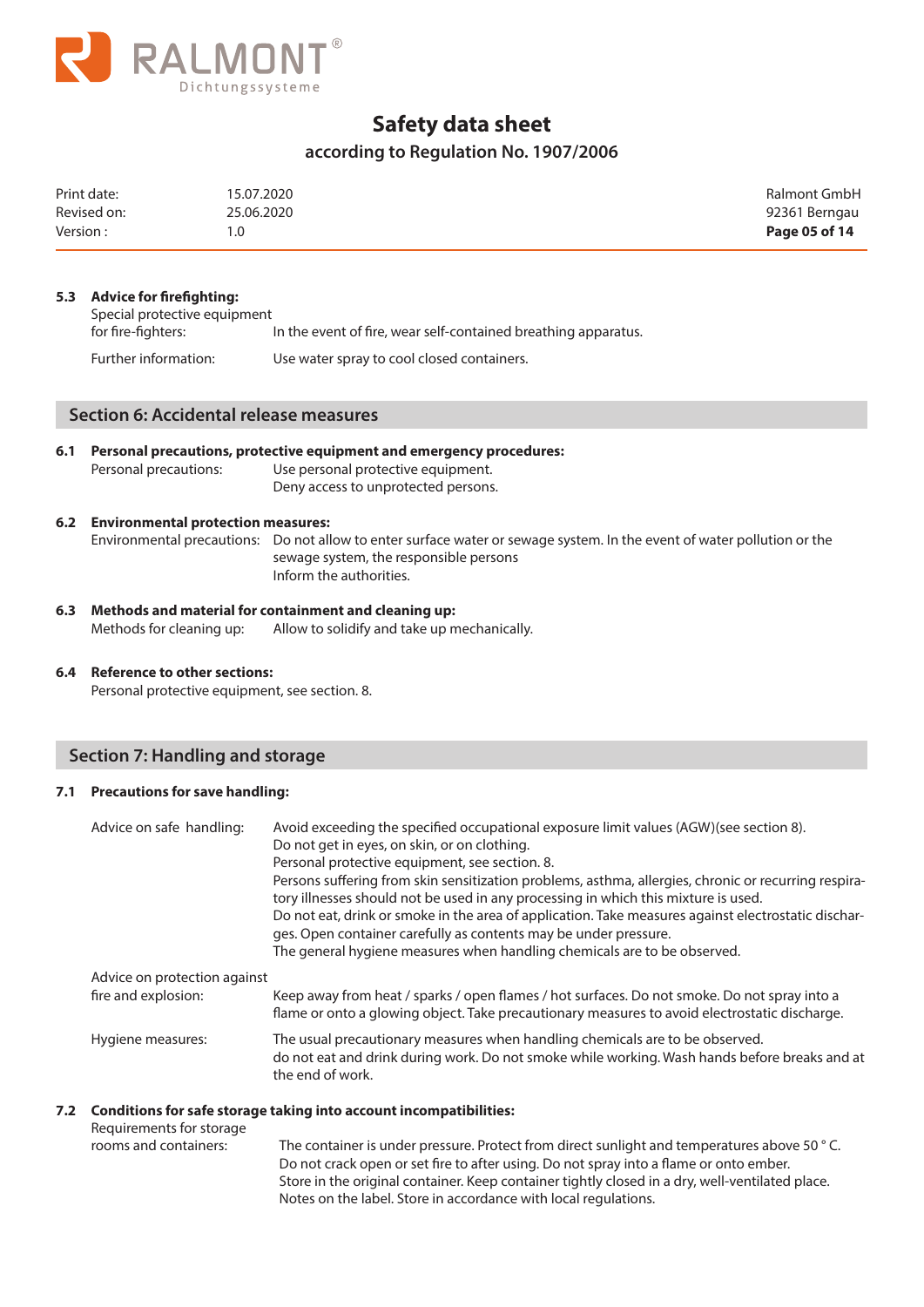

## **according to Regulation No. 1907/2006**

| Print date:<br>Revised on:<br>Version:             | 15.07.2020<br>25.06.2020<br>1.0 |                                                  | Ralmont GmbH<br>92361 Berngau<br>Page 06 of 14 |
|----------------------------------------------------|---------------------------------|--------------------------------------------------|------------------------------------------------|
| Storage class (TRGS 510)<br>More information about |                                 | 2B, aerosol dispensers and lighters              |                                                |
| the storage stability:                             |                                 | No decomposition if stored and used as directed. |                                                |

# **7.3 Specific end uses:**

Read current product data sheet before use.

## **Section 8: Exposure controls / personal protection**

#### **8.1 Parameters to be monitored: Limits for occupational exposure:**

| <b>Ingredients</b>                                      | CAS-No.                                                                                                                                                                                                                                                                                                                                                                                                                                                        | Value type(type of exposure) Control parameters *            |                                      | Basis*                                |  |
|---------------------------------------------------------|----------------------------------------------------------------------------------------------------------------------------------------------------------------------------------------------------------------------------------------------------------------------------------------------------------------------------------------------------------------------------------------------------------------------------------------------------------------|--------------------------------------------------------------|--------------------------------------|---------------------------------------|--|
|                                                         | Further information: The AGW of the individual isomers (4,4 den-MDI, 2,4'-MDI, 2,2'-MDI) apply<br>to the two-core component; The EBW (manufacturer's information) is to be used for the<br>homologous portion                                                                                                                                                                                                                                                  |                                                              |                                      |                                       |  |
| Diphenylmethane diisocyanate,<br>isomers and homologues | 9016-87-9                                                                                                                                                                                                                                                                                                                                                                                                                                                      | AGW (Inhalable fraction)                                     | $0,05 \,\mathrm{mg/m^3}$ (MDI)       | DE TRGS 900                           |  |
|                                                         |                                                                                                                                                                                                                                                                                                                                                                                                                                                                | Peak limitation: excursion factor (category): $1; = 2 = (1)$ |                                      |                                       |  |
|                                                         | Further information: Senate commission for testing hazardous substances of the DFG (MAK<br>com mission). The occupational exposure limit value generally only applies to monomers.<br>For the assessment of oligomers or polymers see TRGS 430 "Isocyanate", skin resorptive, a risk<br>of fruit damage need not be feared if the occupational exposure limit and the biological limit<br>value (BGW) are observed, skin and respiratory sensitizing substance |                                                              |                                      |                                       |  |
| Dimethyl ether                                          | $115 - 10 - 6$                                                                                                                                                                                                                                                                                                                                                                                                                                                 | <b>TWA</b>                                                   | 1.000 ppm                            | 2000/39/EC<br>1.920 mg/m <sup>3</sup> |  |
|                                                         | Further information: indicative                                                                                                                                                                                                                                                                                                                                                                                                                                |                                                              |                                      |                                       |  |
|                                                         |                                                                                                                                                                                                                                                                                                                                                                                                                                                                | <b>AGW</b>                                                   | 1.000 ppm<br>1.900 mg/m <sup>3</sup> | DE TRGS 900                           |  |
|                                                         | Peak limitation: excursion factor (category): 8; (II)                                                                                                                                                                                                                                                                                                                                                                                                          |                                                              |                                      |                                       |  |
|                                                         | Further information: Senate Commission for the testing of hazardous substances by the DFG<br>(MAK Commission), European Union (An air limit value has been set by the EU:<br>Deviations in value and peak limitation are possible.)                                                                                                                                                                                                                            |                                                              |                                      |                                       |  |
| Isobutane                                               | $75 - 28 - 5$                                                                                                                                                                                                                                                                                                                                                                                                                                                  | <b>AGW</b>                                                   | 1.000 ppm<br>2.400 mg/m <sup>3</sup> | DE TRGS 900                           |  |
|                                                         | Peak limitation: excursion factor (category): 4; (II)                                                                                                                                                                                                                                                                                                                                                                                                          |                                                              |                                      |                                       |  |
|                                                         | Further information: Senate commission for the testing of hazardous substances of the DFG<br>(MAK commission)                                                                                                                                                                                                                                                                                                                                                  |                                                              |                                      |                                       |  |
| Ethanediol                                              | $107 - 21 - 1$                                                                                                                                                                                                                                                                                                                                                                                                                                                 | <b>STEL</b>                                                  | 40 ppm<br>104 mg/m <sup>3</sup>      | 2000/39/EC                            |  |
|                                                         | Further information: Indicates the possibility that larger amounts of the substance will be<br>absorbed through the skin, indicative                                                                                                                                                                                                                                                                                                                           |                                                              |                                      |                                       |  |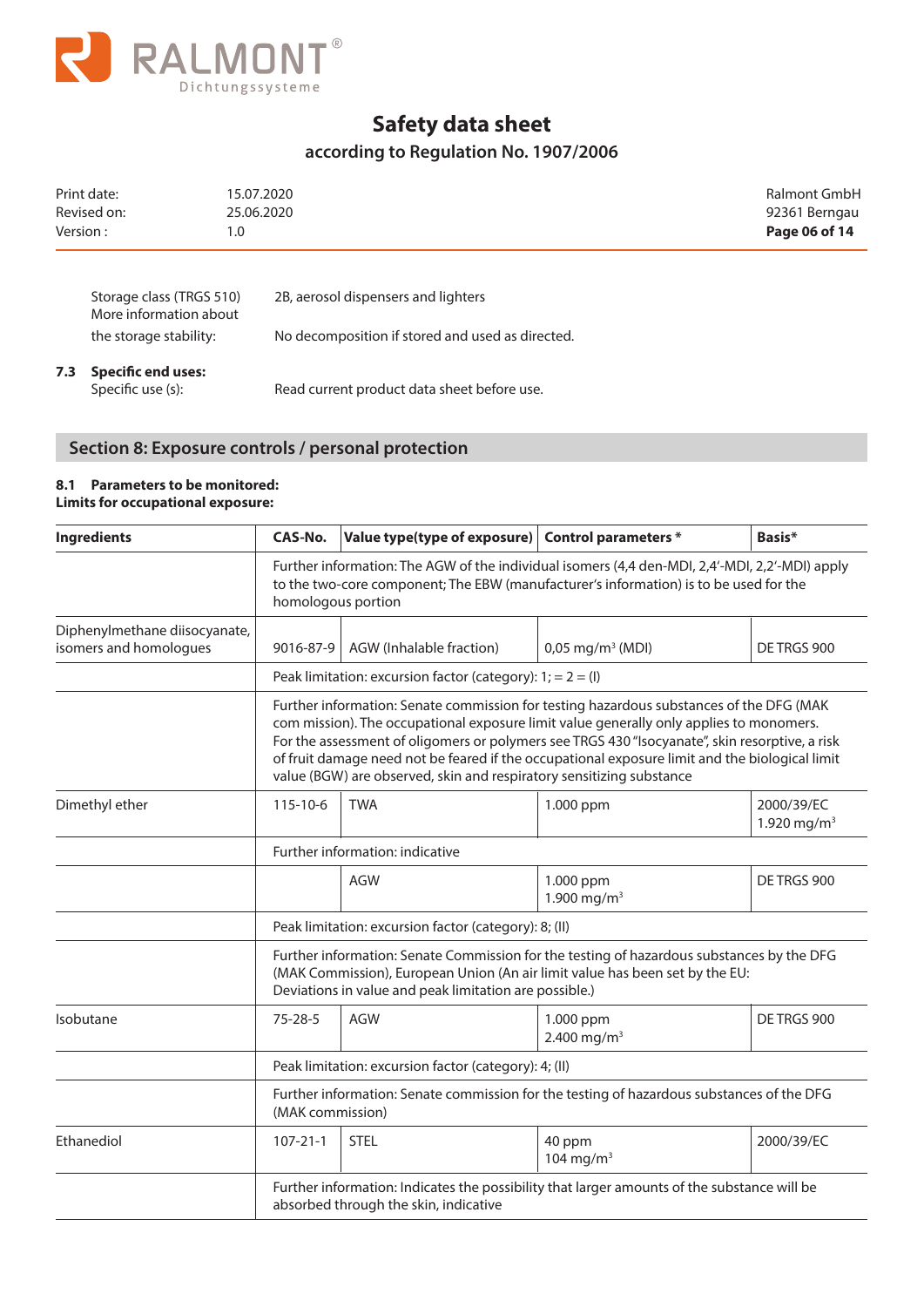

# **according to Regulation No. 1907/2006**

| Print date: | 15.07.2020 | Ralmont GmbH  |
|-------------|------------|---------------|
| Revised on: | 25.06.2020 | 92361 Berngau |
| Version :   | 1.0        | Page 07 of 14 |

|                                                                                                                                                                                                                                                                                                                                                                                                                                |                                                                                                               | <b>TWA</b>                                                                                                                                                                                                                                               | 20 ppm<br>52 mg/m $3$                | 2000/39/EC  |  |  |
|--------------------------------------------------------------------------------------------------------------------------------------------------------------------------------------------------------------------------------------------------------------------------------------------------------------------------------------------------------------------------------------------------------------------------------|---------------------------------------------------------------------------------------------------------------|----------------------------------------------------------------------------------------------------------------------------------------------------------------------------------------------------------------------------------------------------------|--------------------------------------|-------------|--|--|
|                                                                                                                                                                                                                                                                                                                                                                                                                                |                                                                                                               | AGW (Vapor and aerosols)                                                                                                                                                                                                                                 | 10 ppm<br>$26$ mg/m <sup>3</sup>     | DE TRGS 900 |  |  |
|                                                                                                                                                                                                                                                                                                                                                                                                                                |                                                                                                               | Peak limitation: excursion factor (category): $2 = (1)$                                                                                                                                                                                                  |                                      |             |  |  |
| Further information: Senate commission to examine harmful substances<br>Working materials of the DFG (MAK Commission), European Union (An air limit value has been<br>set by the EU: deviations in value and peak limitation are possible.), Sum of vapor and aerosols,<br>skin resorptive, A risk of fetal damage if the workplace limit value and the biological<br>one are adhered to Limit value (BGW) is not to be feared |                                                                                                               |                                                                                                                                                                                                                                                          |                                      |             |  |  |
| Propane                                                                                                                                                                                                                                                                                                                                                                                                                        | 74-98-6                                                                                                       | AGW                                                                                                                                                                                                                                                      | 1.000 ppm<br>1.800 mg/m <sup>3</sup> | DE TRGS 900 |  |  |
|                                                                                                                                                                                                                                                                                                                                                                                                                                | Peak limitation: excursion factor (category): 4; (II)                                                         |                                                                                                                                                                                                                                                          |                                      |             |  |  |
|                                                                                                                                                                                                                                                                                                                                                                                                                                | Further information: Senate commission for the testing of hazardous substances of the DFG<br>(MAK commission) |                                                                                                                                                                                                                                                          |                                      |             |  |  |
| Polyethylene glykol                                                                                                                                                                                                                                                                                                                                                                                                            | 25322-68-3                                                                                                    | AGW (Inhalable fraction)                                                                                                                                                                                                                                 | 1.000 mg/m <sup>3</sup>              | DE TRGS 900 |  |  |
|                                                                                                                                                                                                                                                                                                                                                                                                                                |                                                                                                               | Spitzenbegrenzung: Überschreitungsfaktor (Kategorie): 8;(II)                                                                                                                                                                                             |                                      |             |  |  |
|                                                                                                                                                                                                                                                                                                                                                                                                                                |                                                                                                               | Further information: Senate commission to examine harmful substances<br>Working materials of the DFG (MAK Commission) A risk of fetal damage if the workplace limit<br>value and the biological one are adhered to Limit value (BGW) is not to be feared |                                      |             |  |  |

\*The above values correspond to the current legislation on the release date of the data sheet.

### **8.2 Exposure limit and monitoring exposure: Personal protection equipment:**

| Eye protection:           | Safety glasses with side protection according to EN 166<br>Eye wash bottle with pure water                                                                                                                                                                                                                                                                                                                                                                                                                                                                                                                                                                           |
|---------------------------|----------------------------------------------------------------------------------------------------------------------------------------------------------------------------------------------------------------------------------------------------------------------------------------------------------------------------------------------------------------------------------------------------------------------------------------------------------------------------------------------------------------------------------------------------------------------------------------------------------------------------------------------------------------------|
| Hand protection:          | When handling chemical products must be chemical-resistant<br>Gloves (EN 374) must be worn.<br>Manufacturer's instructions are to be observed.<br>Suitable for short-term work or as a splash guard: Gloves off<br>Butyl rubber / nitrile rubber (> 0.1 mm)<br>Change and dispose of contaminated gloves immediately.<br>With permanent product contact:<br>Viton gloves (0.4 mm)<br>Penetration time > 30 min.                                                                                                                                                                                                                                                      |
| Skin and body protection: | Protective work clothing (e.g. safety shoes according to EN ISO 20345, long-sleeved work<br>clothing, long trousers).                                                                                                                                                                                                                                                                                                                                                                                                                                                                                                                                                |
| Respiratory protection:   | In case of insufficient ventilation wear respiratory protection.<br>The selection of respiratory masks (EN 14387) must be based on the known or<br>the concentrations to be assumed, the dangers of the product and the<br>Set the occupational exposure limit values (Section 8.1) of the respiratory<br>protection mask in question.<br>Filter against organic vapors (type A) and particles: A1: <1000 ppm; A2: <5000 ppm;<br>A3: <10,000 ppm; P1: inert substance; P2, P3: dangerous substances<br>Ensure sufficient ventilation, especially in closed rooms.<br>Appropriate, tested breathing apparatus must be worn at concentrations above the AGW<br>values. |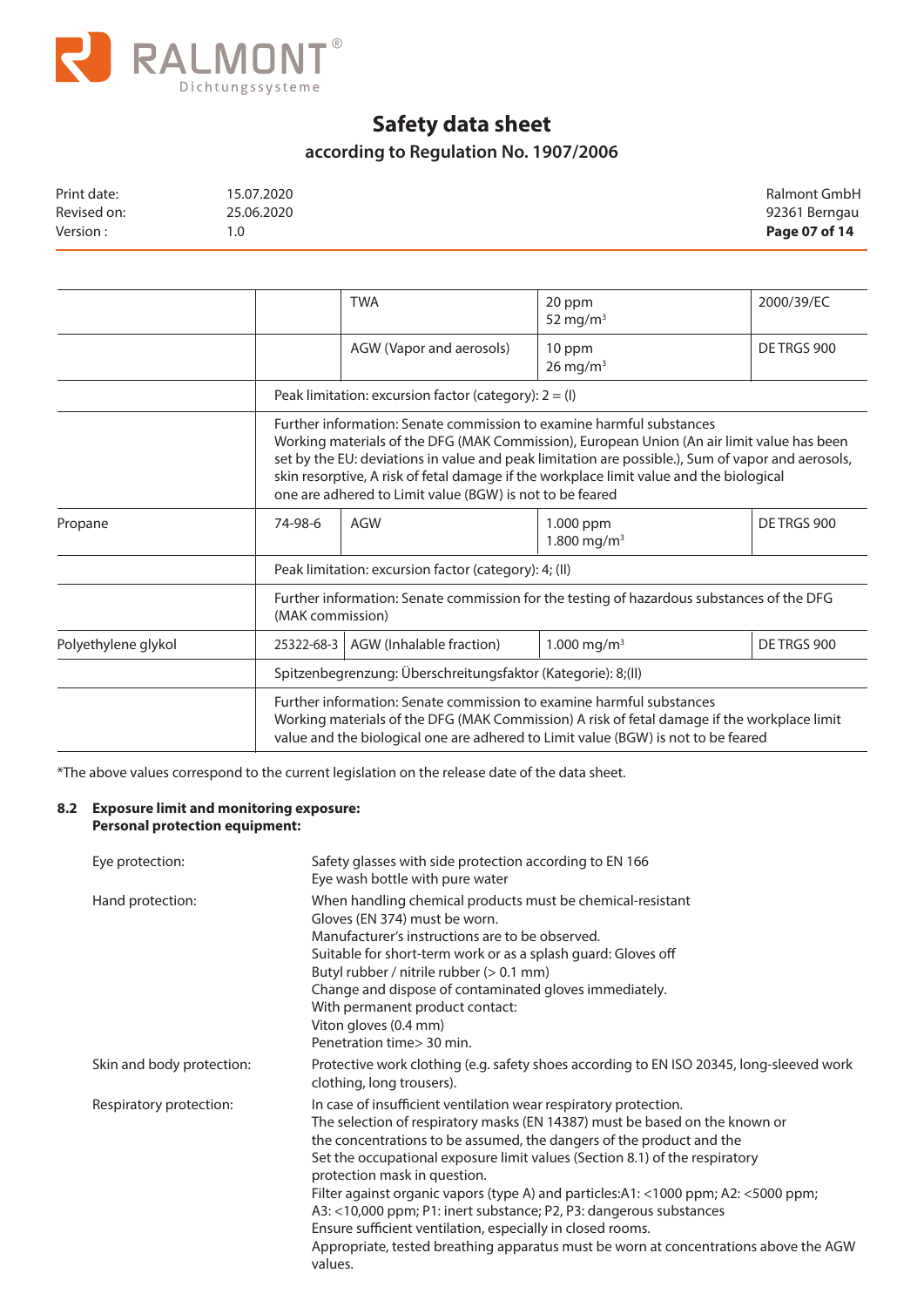

## **according to Regulation No. 1907/2006**

| Print date: | 15.07.2020 | Ralmont GmbH  |
|-------------|------------|---------------|
| Revised on: | 25.06.2020 | 92361 Berngau |
| Version:    | 1.0        | Page 08 of 14 |

### **Limitation and monitoring of the environmental exposition**

General information: Do not allow to enter surface water or sewage system. In the event of contamination of waterways or sewers, inform the responsible authorities.

## **Section 9: Physical and chemical properties**

### **9.1 Information on basic physical and chemical properties:**

| Appearance:                    | aerosol                          |
|--------------------------------|----------------------------------|
| Color:                         | white                            |
| Odor:                          | like ether                       |
| Odor threshold:                | No data available                |
| pH value:                      | Not applicable                   |
| Melting point / melting range  |                                  |
| / freezing point:              | No data available                |
| Boiling point / boiling range: | No data available                |
| Flash point:                   | Not applicable                   |
| Evaporation rate:              | No data available                |
| Flammability (solid,           |                                  |
| gaseous):                      | Extremely flammable aerosol      |
| Upper explosion limit /        |                                  |
| Upper flammability limit:      | No data available                |
| Lower explosion limit /        |                                  |
| Lower flammability limit:      | No data available                |
| Vapor pressure:                | 5100 hPa                         |
| Relative vapor density:        | No data available                |
| Density:                       | $0.92$ g / cm3 (20 $^{\circ}$ C) |
| Solubility(ies)                |                                  |
| Water solubility:              | No data available                |
| Solubility in others           |                                  |
| Solvents No:                   | No data available                |
| Partition coefficient          |                                  |
| Octanol / water:               | No data available                |
| Auto-ignition temperature:     | No data available                |
| Decomposition temperature:     | No data available                |
| Viscosity                      |                                  |
| Viscosity, dynamic:            | No data available                |
| Viscosity, kinematic:          | Not applicable                   |
| Explosive properties:          | No data available                |
| Oxidising properties:          | No data available                |

#### **9.2 Additional information:**

No data available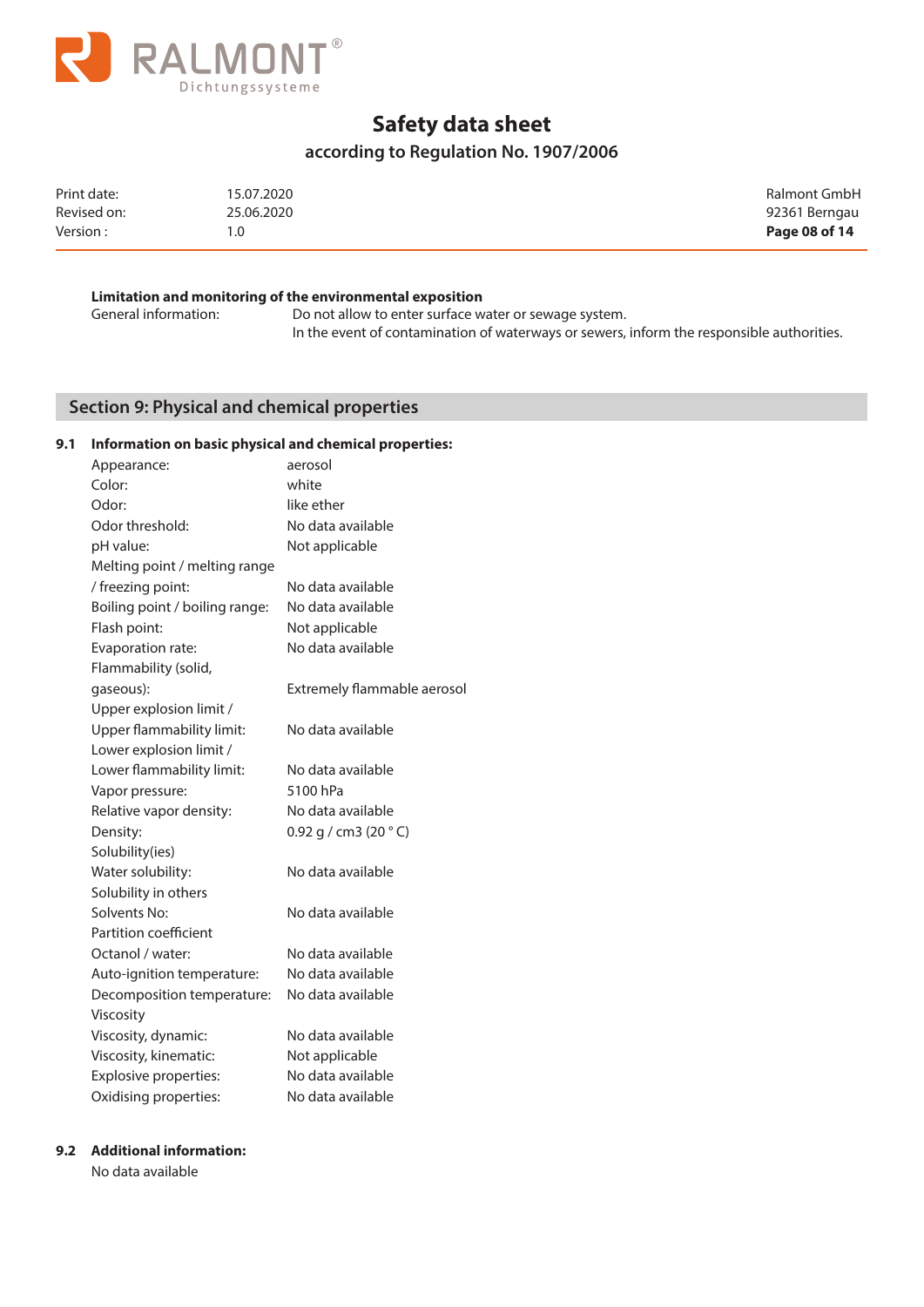

## **according to Regulation No. 1907/2006**

| Print date: | 15.07.2020 | Ralmont GmbH  |
|-------------|------------|---------------|
| Revised on: | 25.06.2020 | 92361 Berngau |
| Version:    | 1.0        | Page 09 of 14 |

## **Section 10: Stability and reactivity**

#### **10.1 Reactivity:**

No dangerous reactions known under normal conditions.

#### **10.2 Chemical stability:**

The product is chemically stable.

- **10.3 Possibility of hazardous reactions:** Hazardous reactions: Stable under specified storage conditions.
- **10.4 Conditions to avoid:** Conditions to avoid: Heat, flames and sparks.

**10.5 Incompatible materials:** Materials to avoid: Oxidizing agents

#### **10.6 Hazardous decomposition products:**

No decomposition if stored and applied as directed.

## **Section 11: Toxicological information**

## **11.1 Information on toxicological effects:**

## **Acute toxicity:**

Not classified based on the information available.

- **Ingredients:**
- **Diphenylmethane diisocyanate, isomers and homologues:** Acute oral toxicity: LD50 Oral (rat):> 10,000 mg / kg

| Acute inhalation toxicity: | Acute toxicity estimate: 1.5 mg / l<br>Exposure time: 4 h<br>Test atmosphere: dust / mist<br>Method: professional judgment<br>Assessment: The component / mixture is slightly toxic even after brief inhalation. |
|----------------------------|------------------------------------------------------------------------------------------------------------------------------------------------------------------------------------------------------------------|
| Acute dermal toxicity:     | LD50 dermal (rabbit): > 9,400 mg / kg                                                                                                                                                                            |
| <b>Ethandiol:</b>          |                                                                                                                                                                                                                  |

| Acute oral toxicity: | Acute toxicity estimate: 500 mg / kg   |
|----------------------|----------------------------------------|
|                      | Method: Converted acute toxicity value |

### **Irritation and etch effects on the skin**

Causes skin irritation.

### **Serious eye irritation**

Causes serious eye irritation.

#### **Sensitization of the respiratory system and skin Sensitization through skin contact** May cause an allergic skin reaction.

**Sensitization through respiration** May cause allergy or asthma symptoms or breathing difficulties if inhaled.

#### **Germ cell mutagenicity**

Not classified based on the information available.

#### **Carcinogenicity**

Suspected of causing cancer.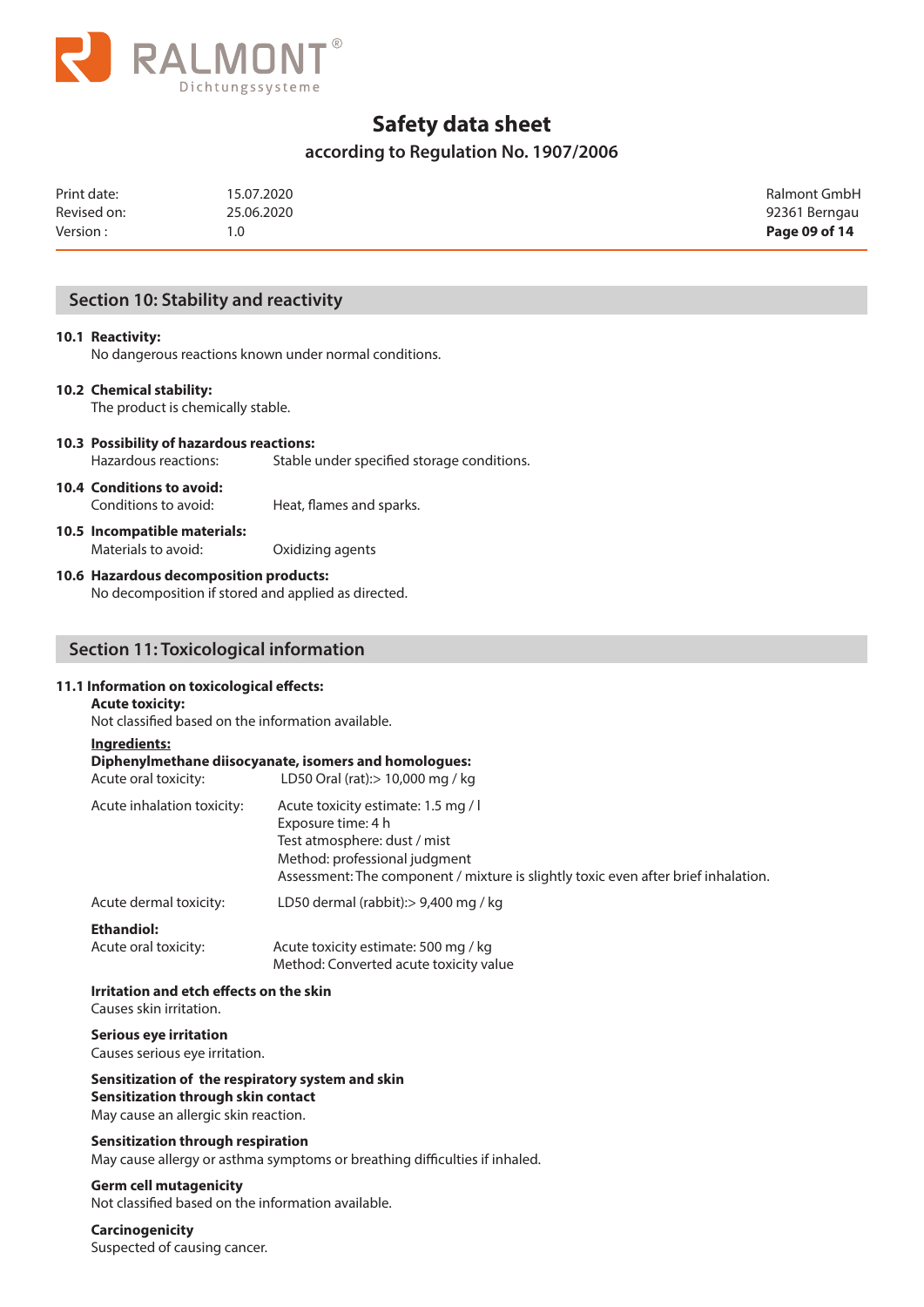

## **according to Regulation No. 1907/2006**

| Print date: | 15.07.2020 | Ralmont GmbH  |
|-------------|------------|---------------|
| Revised on: | 25.06.2020 | 92361 Berngau |
| Version:    | 1.0        | Page 10 of 14 |

#### **Reproduction toxicity:**

Not classified based on the information available.

**Specific target organ toxicity at single exposure** May cause respiratory irritation.

**Specific target organ toxicity at multiple exposures**

May cause damage to organs through prolonged or repeated exposure if inhaled.

#### **Aspiration toxicity**

Not classified based on the information available.

## **Section 12: Ecological information**

#### **12.1 Toxicity:**

#### **Ingredients:**

| Diphenylmethane diisocyanate, isomers and homologues: |                    |                                                                                     |
|-------------------------------------------------------|--------------------|-------------------------------------------------------------------------------------|
|                                                       | Toxicity to fish:  | LC50 (Brachydanio rerio (zebrafish)): > 1,000 mg / l<br>Exposure time: 96 h         |
|                                                       | Toxicity to algae: | EC50 (Desmodesmus subspicatus (green algae)): > 1,640 mg / l<br>Exposure time: 72 h |

#### **12.2 Persistence and degradability:**  No data available

**12.3 Bio accumulative potential** No data available

#### **12.4 Mobility in soil:**

No data available

### **12.5 Results of PBT- and vPvB-assessment:**

**Product:**

Assessment: This substance / mixture does not contain any components in concentrations of 0.1% or higher that are either classified as persistent, bioaccumulative and toxic (PBT) or very persistent and very bioaccumulative (vPvB).

## **12.6 Other harmful effects:**

**Product:** Additional ecological

information: No data is available for this product.

### **Section 13: Disposal considerations**

### **13.1 Waste treatment methods:**

| <b>Product:</b> | The generation of waste should be avoided or minimized wherever possible.<br>Empty containers and liners may contain product residue.                                                                                     |
|-----------------|---------------------------------------------------------------------------------------------------------------------------------------------------------------------------------------------------------------------------|
|                 | Waste and containers must be disposed of in a safe manner.                                                                                                                                                                |
|                 | Dispose of surpluses and products not suitable for recycling via a recognized waste<br>disposal company.                                                                                                                  |
|                 | This product and its solutions and by-products must be disposed of at all times in compliance<br>with environmental protection requirements and waste disposal laws, as well as the<br>requirements of local authorities. |
|                 | Avoid dispersal of spilled material, runoff, and contact with soil, waterways, drains and sewers.                                                                                                                         |
|                 | Free recycling by PDR Recycling GmbH + Co KG (only Germany).                                                                                                                                                              |
|                 | Free information at 0800-7836736                                                                                                                                                                                          |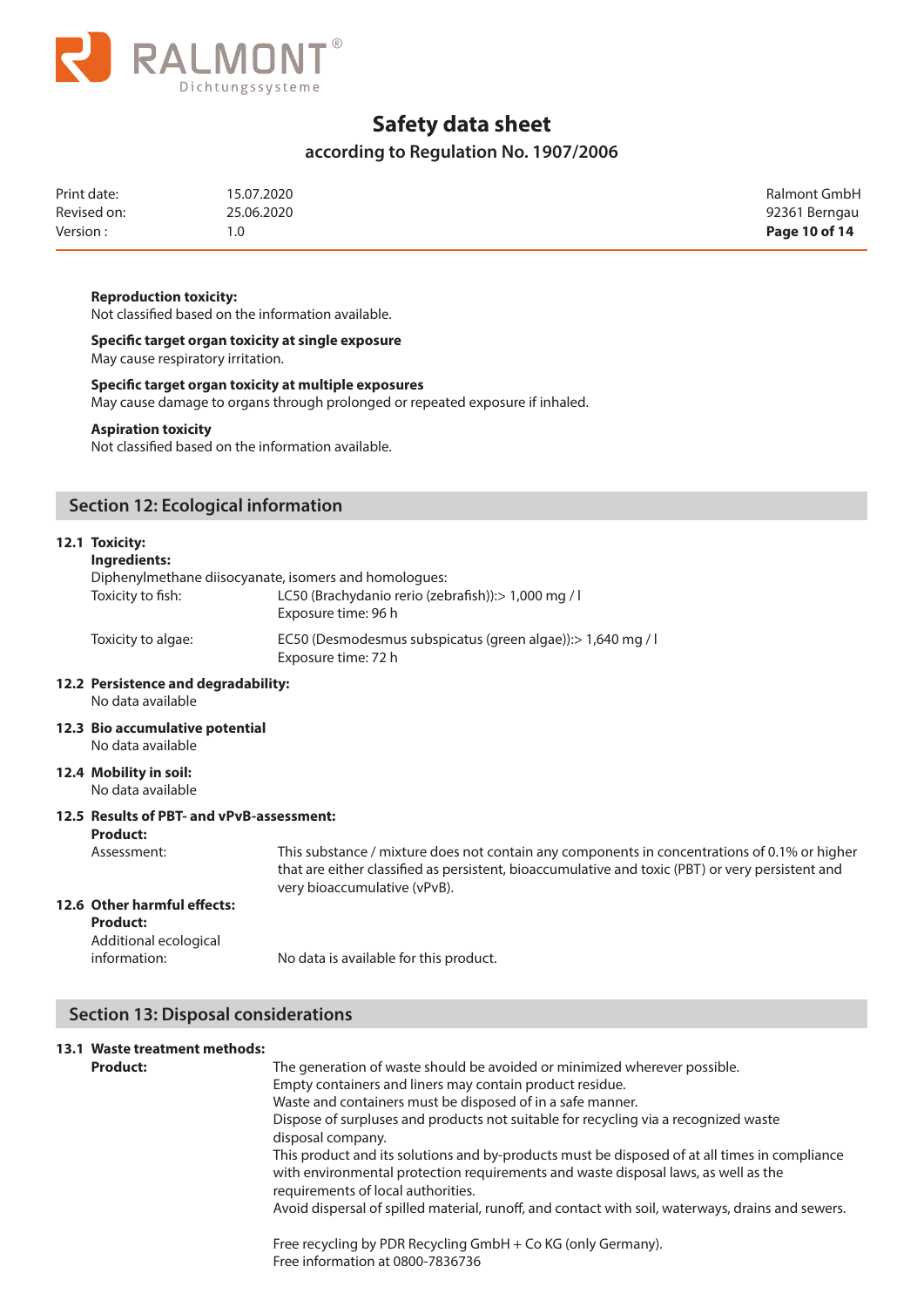

## **according to Regulation No. 1907/2006**

| Print date: | 15.07.2020 | Ralmont GmbH  |
|-------------|------------|---------------|
| Revised on: | 25.06.2020 | 92361 Berngau |
| Version:    | 1.0        | Page 11 of 14 |

## **Section 14: Transport information**

## **14.1 UN number:**

| 14.2 UN proper shipping name: |         |
|-------------------------------|---------|
| IATA:                         | UN 1950 |
| IMDG:                         | UN 1950 |
| ADR:                          | UN 1950 |
|                               |         |

| UN proper simpping name. |                     |
|--------------------------|---------------------|
| ADR:                     | <b>AEROSOLS</b>     |
| IMDG:                    | <b>AEROSOLS</b>     |
| IATA:                    | Aerosols, flammable |

#### **14.3 Transport hazard classes:**

| ADR:  |     |
|-------|-----|
| IMDG: | 2.1 |
| IATA: | 2.1 |

#### **14.4 Packing group:**

| <b>ADR</b>                |                              |
|---------------------------|------------------------------|
| Packing group:            | Not determined by regulation |
| Classificationcode:       | 5F                           |
| Danger label:             | 2.1                          |
| Tunnel restriction code:  | (D)                          |
| <b>IMDG</b>               |                              |
| Packing group:            | Not determined by regulation |
| Danger label:             | 2.1                          |
| EmS code:                 | F-D, S-U                     |
| IATA (Freight)            |                              |
| Packing instruction       |                              |
| (cargo aircraft):         | 203                          |
| Packing instruction (LQ): | Y203                         |
| Packing group:            | Not determined by regulation |
| Danger label:             | Flammable Gas                |
| <b>IATA (Passenger)</b>   |                              |
| Packing instruction       |                              |
| (cargo aircraft):         | 203                          |
| Packing instruction (LQ): | Y203                         |
| Packing group:            | Not determined by regulation |
| Danger label:             | Flammable Gas                |
| Environmental hazards     |                              |

#### **14.5 Environmental hazards:**

| ADR                        |    |
|----------------------------|----|
| Environmentally hazardous: | no |
| <b>IMDG</b>                |    |
| Marine pollutant:          | no |
| <b>IATA (Passenger)</b>    |    |
| Environmentally hazardous: | no |
| IATA (Freight)             |    |
|                            |    |

Environmentally hazardous: no

#### **14.6 Special precautions for users:**

 The transport classification (s) provided herein is / are intended for informational purposes only and are based solely on the properties of the unpackaged material as described in this safety data sheet. Transport classifications can vary with the means of transport, the packaging size and deviations in regional or country regulations.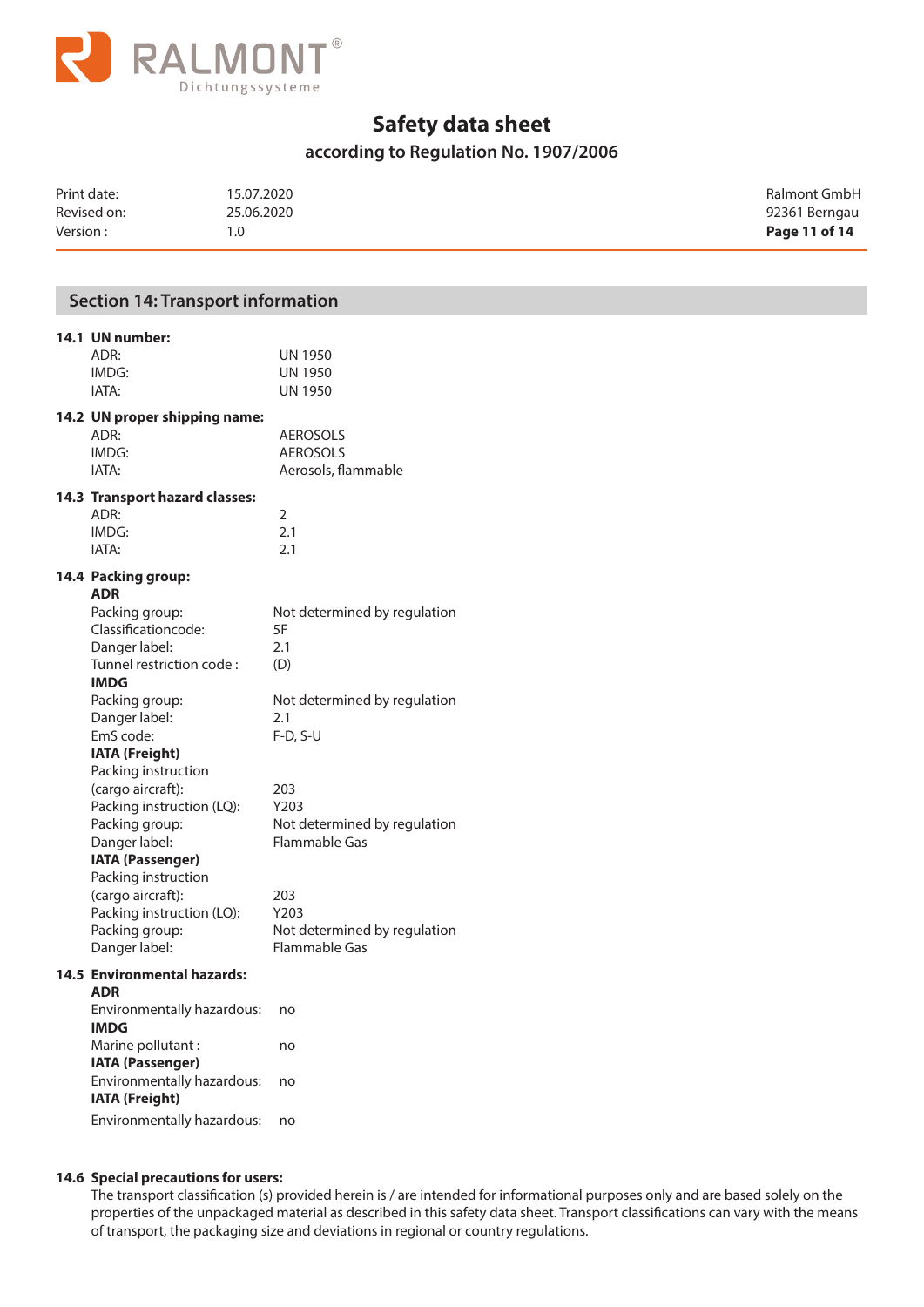

## **according to Regulation No. 1907/2006**

| Print date: | 15.07.2020 | Ralmont GmbH  |
|-------------|------------|---------------|
| Revised on: | 25.06.2020 | 92361 Berngau |
| Version:    | 1.0        | Page 12 of 14 |

### **14.7 Transport in bulk according to Annex II of MARPOL73 / 78 and the IBC Code**

Does not apply to product as shipped.

## **Section 15: Regulatory information**

## **15.1 Safety, health and enviromental regulations/legislation specific for the substance or mixture:**

| REACH - Restrictions on the<br>manufacture, placing on the market<br>and use of certain dangerous substances,<br>preparations and articles (Annex XVII): | The restriction conditions for the following entries should be take into account:<br>Diphenylmethane diisocyanate, isomers and homologues (number in List 56)                                                                                                       |
|----------------------------------------------------------------------------------------------------------------------------------------------------------|---------------------------------------------------------------------------------------------------------------------------------------------------------------------------------------------------------------------------------------------------------------------|
| <b>International Chemical Weapons</b><br>Convention (CWÜ):                                                                                               | Not applicable                                                                                                                                                                                                                                                      |
| Lists of toxic chemicals and precursors:                                                                                                                 | Not applicable                                                                                                                                                                                                                                                      |
| Regulation (EC) No. 649/2012 of the<br>European Parliament and of the<br>Council on the export and import of<br>dangerous chemicals:                     | Not applicable                                                                                                                                                                                                                                                      |
| REACH - List of substances of very high<br>concern eligible for authorization<br>(Article 59):                                                           | None of the components are listed $(=> 0.1\%)$                                                                                                                                                                                                                      |
| REACH - List of substances subject to<br>authorization (Annex XIV):                                                                                      | Not applicable                                                                                                                                                                                                                                                      |
| Regulation (EC) No. 1005/2009 on<br>substances that deplete the ozone layer:                                                                             | Not applicable                                                                                                                                                                                                                                                      |
| Regulation (EU) 2019/1021on persistent<br>organic pollutants (new version):                                                                              | Not applicable                                                                                                                                                                                                                                                      |
| <b>REACH</b> information:                                                                                                                                | The substances contained in our products are<br>- registered by our suppliers and / or<br>- registered by us and / or<br>- excluded from the REACH regulation and / or<br>- are subject to the REACH regulation, but are exempt from the obligation<br>to register. |
| hazards involving dangerous substances.                                                                                                                  | Seveso III: Directive 2012/18 / EU of the European Parliament and of the Council on the control of major-accident                                                                                                                                                   |
| P <sub>3</sub> a:                                                                                                                                        | <b>FLAMMABLE AEROSOLS</b>                                                                                                                                                                                                                                           |
| Water hazard class:                                                                                                                                      | WGK 1 slightly hazardous to water<br>Classification according to AwSV, Appendix 1 (5.2)                                                                                                                                                                             |
| Volatile organic compounds:                                                                                                                              | Ordinance on the incentive tax on volatile organic compounds (VOCV), Volatile<br>organic compounds (VOC) content: 16.71%, Directive 2010/75 / EU of the European                                                                                                    |

Parliament and of the Council of November 24, 2010 on industrial emissions (integ-

rated preventi on and control of environmental pollution)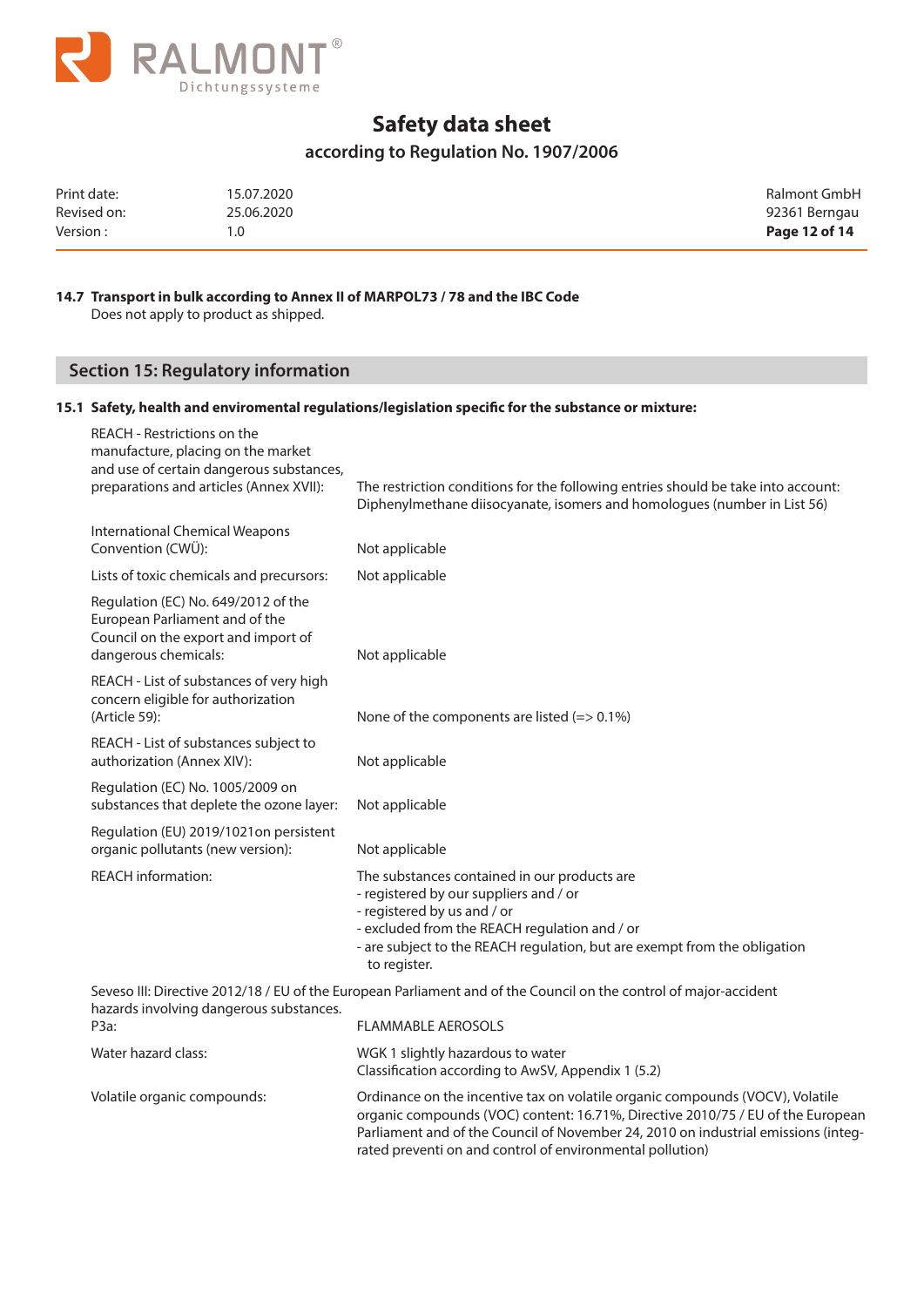

## **according to Regulation No. 1907/2006**

| Print date: | 15.07.2020 | Ralmont GmbH  |
|-------------|------------|---------------|
| Revised on: | 25.06.2020 | 92361 Berngau |
| Version:    |            | Page 13 of 14 |

#### **Other regulations:**

75/324 / EEC

 Observe employment restrictions according to the law on the protection of mothers at work, in training and in studies (Mutterschutzgesetz - MuSchG).

The product is not subject to the Chemicals Prohibition Ordinance.

 Contains a substance that corresponds to the TRGS 905 directory carcinogenic, germ cell mutagenic or substances toxic to reproduction subject to: Diphenylmethanediisocyanate, isomeres and homologues

#### **15.2 Chemical safety assessment:**

No chemical safety assessment was carried out for this mixture.

## **Section 16: Other information**

| <b>Full text of H-phrases</b> |                                                                               |
|-------------------------------|-------------------------------------------------------------------------------|
| H220:                         | Extremely flammable gas.                                                      |
| H280:                         | Contains gas under pressure; can explode if heated.                           |
| H302:                         | Harmful if swallowed.                                                         |
| H315:                         | Causes skin irritation.                                                       |
| H317:                         | Can cause allergic reactions to your skin.                                    |
| H319<br>$\cdot$               | Causes serious eye irritation.                                                |
| H332:                         | Harmful if inhaled.                                                           |
| H334:                         | May cause allergy or asthma symptoms or breathing difficulties if inhaled.    |
| H335:                         | May cause respiratory irritation.                                             |
| H351:                         | Suspected of causing cancer.                                                  |
| H373:                         | May cause damage to organs through prolonged or repeated exposure.            |
| H373:                         | May cause damage to organs through prolonged or repeated exposure if inhaled. |
|                               |                                                                               |

#### **Wording of other abbreviations:**

| Acute Tox.:               | Acute toxicity                                                                                   |  |  |  |
|---------------------------|--------------------------------------------------------------------------------------------------|--|--|--|
| $Carc$ :                  | Carcinogenicity                                                                                  |  |  |  |
| Eye Irrit.:               | Eye irritation                                                                                   |  |  |  |
| Flam. Gas:                | Flammable gases                                                                                  |  |  |  |
| Press. Gas:               | Gases under pressure                                                                             |  |  |  |
| Resp. Sens.:              | Sensitization through inhalation                                                                 |  |  |  |
| Skin Irrit.:              | Irritant effect on the skin                                                                      |  |  |  |
| Skin Sens.:               | Sensitization through skin contact                                                               |  |  |  |
| <b>STOT RE:</b>           | Specific target organ toxicity - repeated exposure                                               |  |  |  |
| STOT SE:                  | Specific Target Organ Toxicity - single exposure                                                 |  |  |  |
| 2000/39/EC:               | Commission Directive 2000/39 / EC establishing a first list of indicative occupational exposure  |  |  |  |
|                           | limit values                                                                                     |  |  |  |
| <b>DE TRGS 900:</b>       | TRGS 900 - occupational exposure limit values                                                    |  |  |  |
| 2000/39/EC / TWA:         | Limit - 8 hours                                                                                  |  |  |  |
| 2000/39/EC / STEL:        | Short term limit values                                                                          |  |  |  |
| <b>DE TRGS 900 / AGW:</b> | Occupational exposure limit                                                                      |  |  |  |
| ADR:                      | Accord européen relatif au transport international des marchandises Dangereuses par Route        |  |  |  |
| CAS:                      | <b>Chemical Abstracts Service</b>                                                                |  |  |  |
| DNEL:                     | Derived no-effect level                                                                          |  |  |  |
| EC50:                     | Half maximal effective concentration                                                             |  |  |  |
| GHS:                      | Globally Harmonized System                                                                       |  |  |  |
| IATA:                     | International Air Transport Association                                                          |  |  |  |
| IMDG:                     | International Maritime Code for Dangerous Goods                                                  |  |  |  |
| LD50:                     | Median lethal dosis (the amount of a material, given all at once, which causes the death of 50 % |  |  |  |
|                           | (one half) of a group of test animals)                                                           |  |  |  |